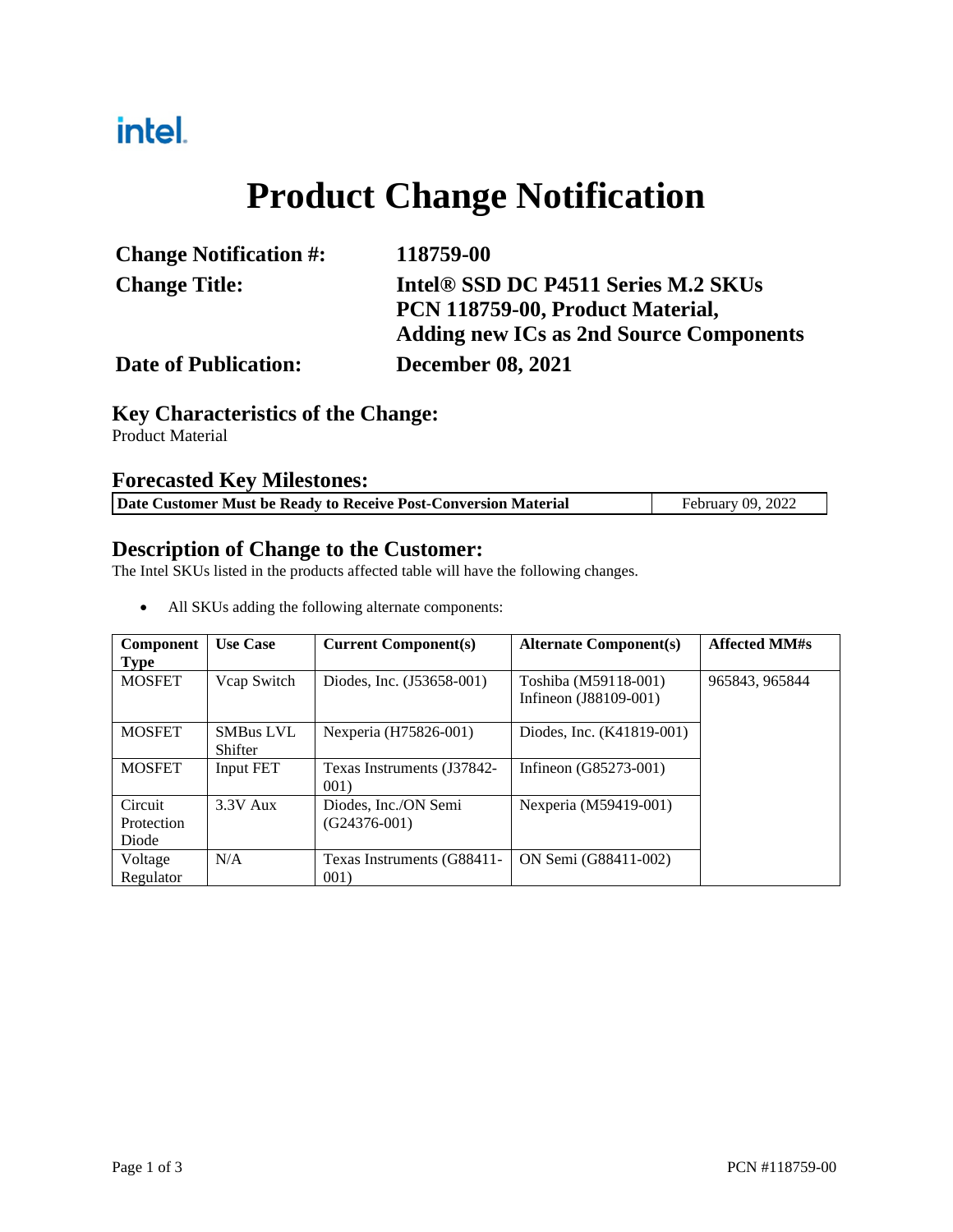#### **Customer Impact of Change and Recommended Action:**

Intel anticipates no impact to customers.

Please contact your local Intel Field Sales Representative if you have any further questions about these changes.

## **Products Affected/Intel Ordering Codes:**

| <b>Marketing Name</b>                                                                      | Product Code             | MM# |
|--------------------------------------------------------------------------------------------|--------------------------|-----|
| Intel® SSD DC P4511 Series (1.0TB, M.2 110mm PCIe 3.1 x4, 3D2, TLC)<br>Generic Single Pack | SSDPELKX010T801   965843 |     |
| Intel® SSD DC P4511 Series (2.0TB, M.2 110mm PCIe 3.1 x4, 3D2, TLC)<br>Generic Single Pack | SSDPELKX020T801   965844 |     |

### **PCN Revision History:**

| <b>Date of Revision:</b> | <b>Revision Number:</b> | <b>Reason:</b>           |
|--------------------------|-------------------------|--------------------------|
| December 08, 2021        | 00                      | Originally Published PCN |